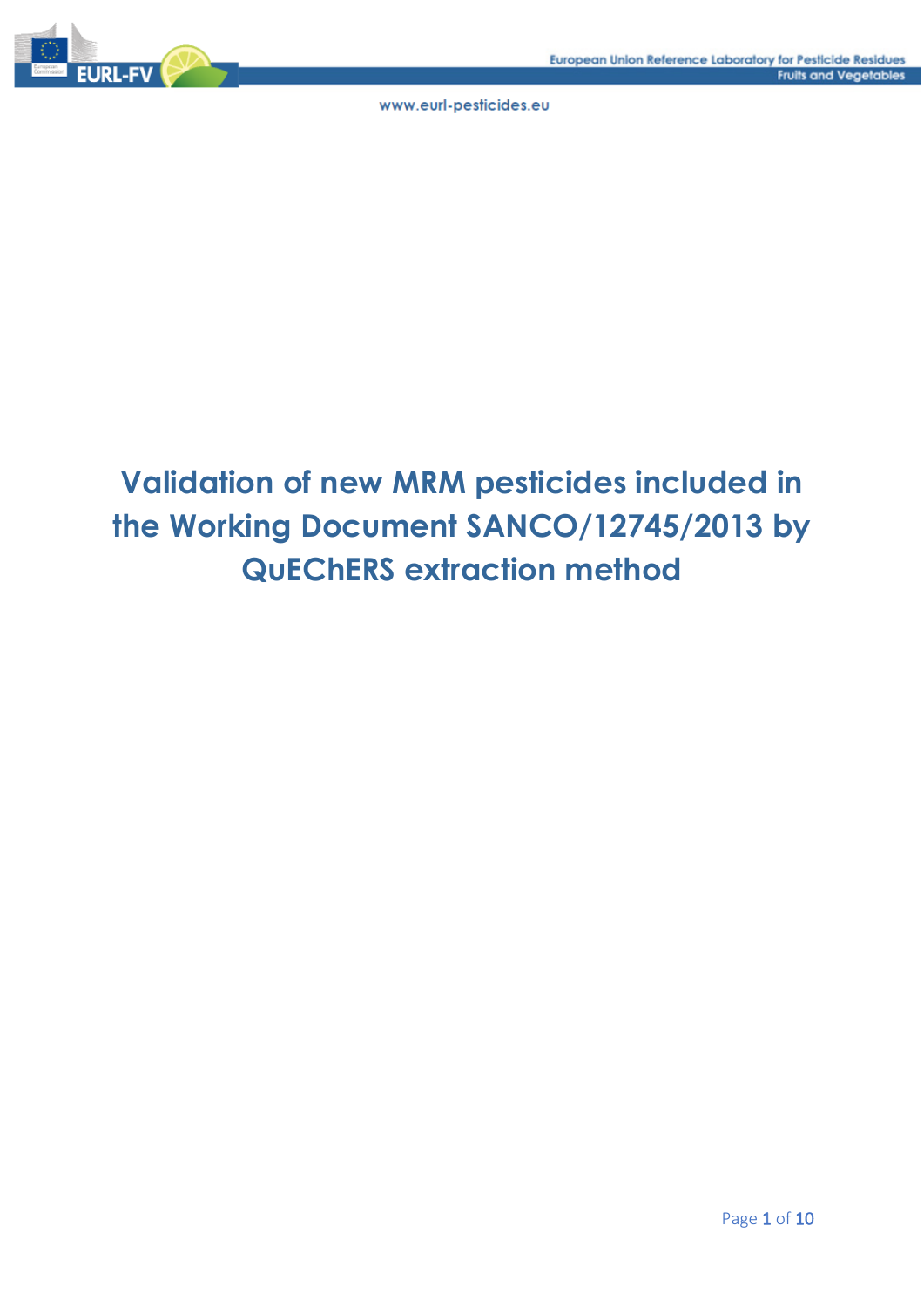

# **Table of Contents**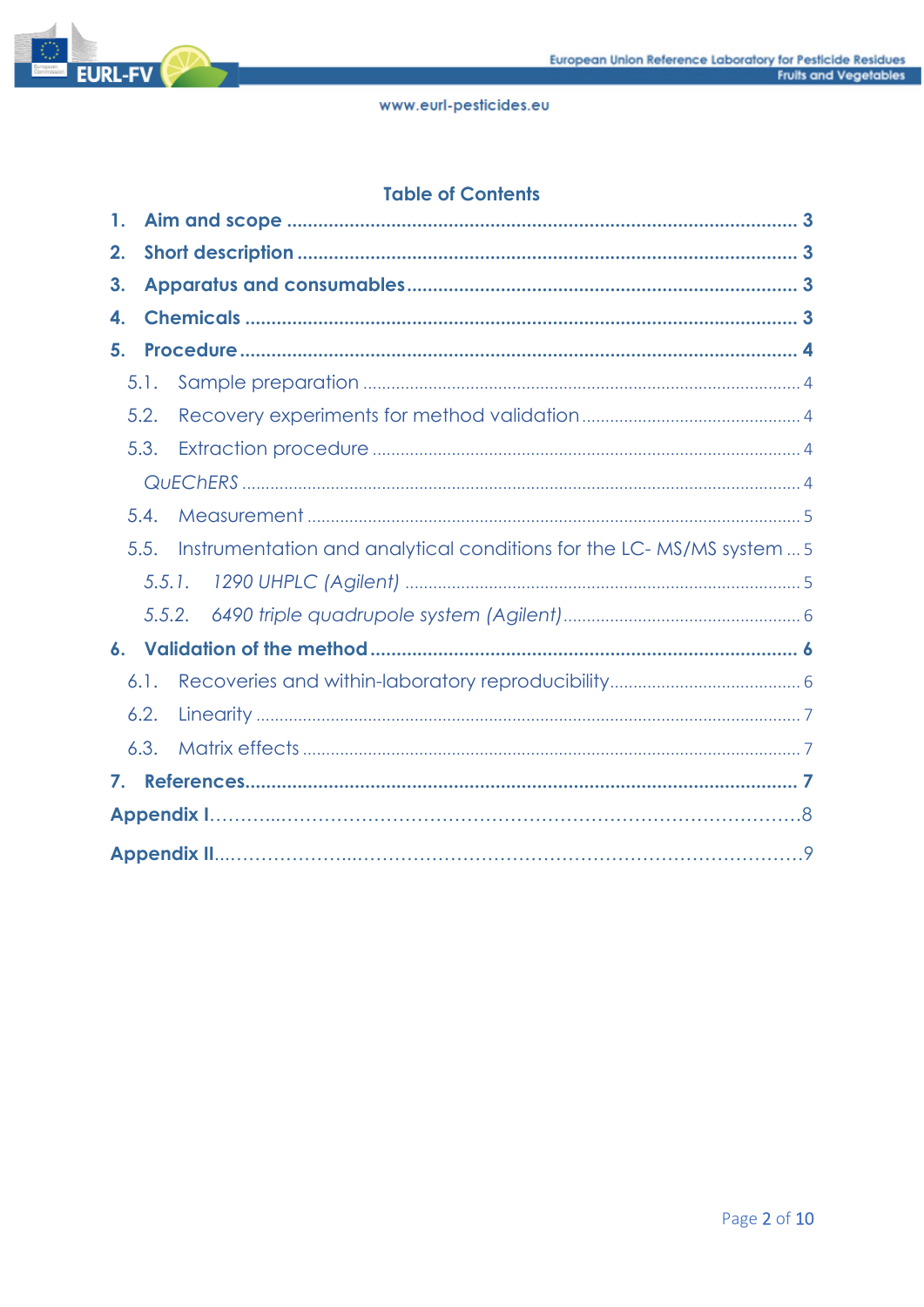

# <span id="page-2-0"></span>**1. Aim and scope**

This document describes the validation data for seven new pesticides included in the Working document SANCO/12745/2013 using QuEChERS extraction method by LC-MS/MS in tomato, orange and avocado.

# <span id="page-2-1"></span>**2. Short description**

Validation was evaluated in terms of accuracy (recovery) and precision (repeatability). Linearity and matriz effects were also studied. Homogenous samples were extracted using QuEChERS extraction method, which was adapted in the case of avocado. The obtained extracts were then analyzed by LC-MS/MS.

# <span id="page-2-2"></span>**3. Apparatus and consumables**

- Automatic pipettes, suitable for handling volumes of 10 uL to 5000 uL and 1 mL to 5 mL
- 50 ml and 15 ml PTFE centrifuge tubes
- Vortex
- Shaker
- Centrifuge, suitable for the centrifuge tubes employed in the procedure and capable of achieving at least 3300 rpm
- Concentration workstation
- Injection vials, 2 ml, suitable for LC and GC auto-sampler

# <span id="page-2-3"></span>**4. Chemicals**

- Acetonitrile ultra-gradient.
- Trisodium citrate dihydrate
- Disodium hydrogenocitratesesquihydrate
- Sodium chloride
- Anhydrous magnesium sulphate
- Primary secondary amine (PSA)
- Supel QuE Z-Sep
- C18
- Ammonium formate
- Ultra-pure water
- Methanol HPLC grade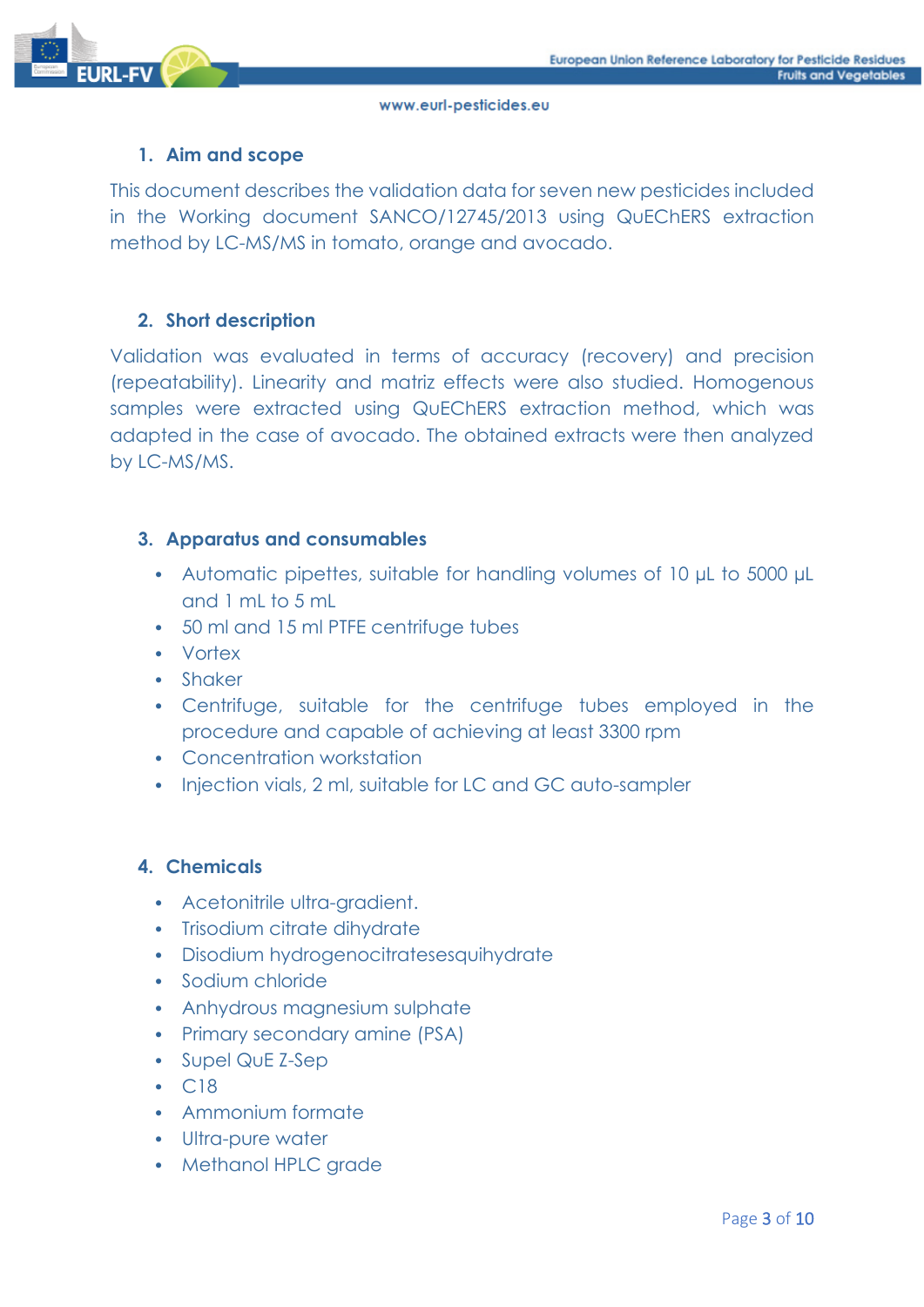

- Formic acid
- Pesticides analytical standards

## <span id="page-3-0"></span>**5. Procedure**

## <span id="page-3-1"></span>5.1. Sample preparation

Following Document No. SANTE/2019/12682, the sample was homogenised by cryogenic milling at its arrival to the laboratory.

## <span id="page-3-2"></span>5.2. Recovery experiments for method validation

Individual pesticide stock solutions (1000–2000 mg/L) were prepared in acetonitrile and were stored in screw-capped glass vials in the dark at -20 °C.

For spiking, the representative portions of previously homogenised sample were weighed in teflon tubes, where they were spiked homogenously with the appropriate amount of the working standard solution in acetonitrile.

The validation method was performed at two fortification levels (0.01 and 0.10 mg/kg). Five replicates were analysed at each level.

# <span id="page-3-3"></span>5.3. Extraction procedure

## <span id="page-3-4"></span>*QuEChERS*

- 1. Weigh  $10 g \pm 0.1 g$  of sample in 50 mL PTFE centrifuge tube.
- 2. Add 10 mL of acetonitrile and 10 uL of 10 mg/L carbendazim-d3, malathion-d10 and TPP (procedure internal standards).
- 3. Shake the sample using an automatic axial shaker for 4 min.
- 4. Add 4 g of magnesium sulphate, 1 g of sodium chloride, 1 g of trisodium citrate dihydrate and 0.5 g of disodium hydrogenocitrate sesquihydrate.
- 5. Shake the samples again in the automatic shaker for 4 min.
- 6. Centrifuge the tubes at 3700 rpm for 5 min.
- 7. Transfer 5 mL of the supernatant to a 15 mL PTFE tube containing:
	- a.750 mg magnesium sulphate and 125 mg PSA for matrices with high water content.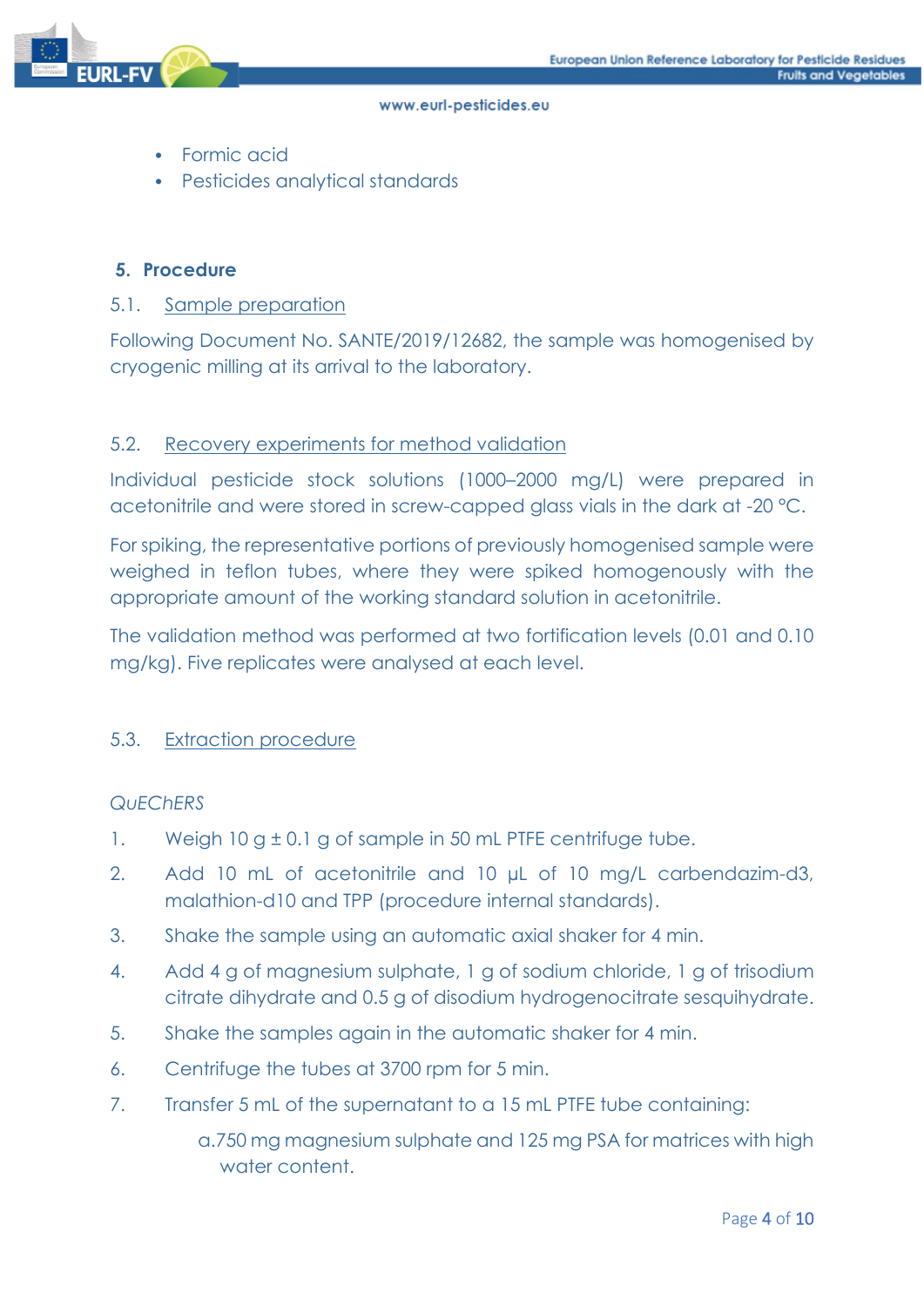

b.750 mg magnesium sulphate and 125 mg Z-Sep for matrices with high fat content.

- 8. Vortex the tube for 30 sec.
- 9. Centrifuge the tubes at 3700 rpm for 5 min.
- 10. Add 40 uL of formic acid 5% in acetonitrile to option a in step 7.

11. Analysis: dilute 100 mL extract with 400 mL of water containing dimethoate-d6 at 0.050 mg/L (Injection Internal Standard). This way, 1 mL of sample extract represents 0.2 g of sample.

# <span id="page-4-0"></span>5.4. Measurement

LC system was operated in multiple reaction monitoring mode (MRM). Selected reaction monitoring (SRM) experiments were carried out to obtain the maximum sensitivity for the detection of the target molecules. For confirmation of the studied compounds, two SRM transitions and a correct ratio between the abundances of the two optimized SRM transitions (SRM2/SRM1) were used, along with retention time matching. The mass transitions used are presented in **Appendix I**.

# <span id="page-4-1"></span>5.5. Instrumentation and analytical conditions for the LC- MS/MS system

# <span id="page-4-2"></span>*5.5.1. 1290 UHPLC (Agilent)*

- Column: Zorbax Eclipse Plus C8 2.1x100 mm and 1.8 μm particle size (Agilent)
- Mobile phase A: Water (0.1% formic acid, 5mM ammonium formate, 2% MeOH)
- Mobile phase B: Methanol (0.1% formic acid, 5mM ammonium formate,  $2\%$  H<sub>2</sub>O)
- Column temperature: 35ºC
- Flow rate: 0.3 mL/min
- Injection volume: 5 μL.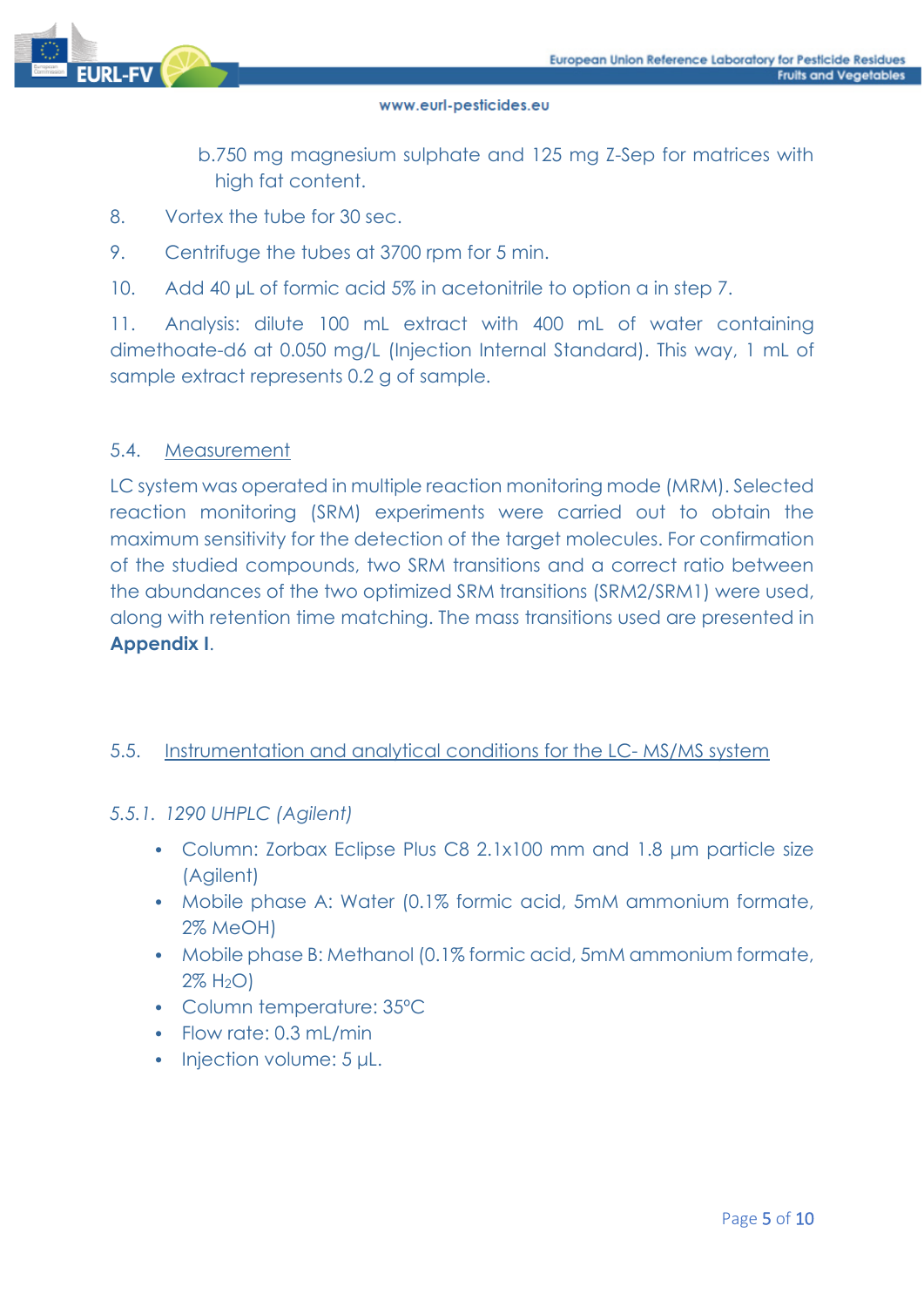

| Time (min) | Mobile phase $A(\%)$ | Mobile phase $B(\%)$ |
|------------|----------------------|----------------------|
|            | 100                  |                      |
|            | 80                   | 20                   |
| 15         |                      | 100                  |
|            |                      |                      |

## Mobile phase gradient for pesticides analysed

## Re-equilibration with initial phase: 2.5 minutes

## <span id="page-5-0"></span>*5.5.2. 6490 triple quadrupole system (Agilent)*

- Ionisation mode: Positive mode and negative mode
- Capillary (positive and negative): 3000 V
- Nebulizer: 45 psi
- Nozzle: 400 V
- Drying gas flow: 13 L/min
- Drying gas temperature: 120ºC
- Sheath gas flow: 10 L/min
- Sheath gas temperature: 375°C
- High Pressure RF (positive): 150 V
- High Pressure RF (negative): 110 V
- Low Pressure RF (positive): 60 V
- Low Pressure RF (negative): 60 V

## <span id="page-5-1"></span>**6. Validation of the method**

### <span id="page-5-2"></span>6.1. Recoveries and within-laboratory reproducibility

The results corresponding to the mean recovery (n=5) and within-laboratory reproducibility in terms of relative standard deviation (RSDr) at two fortification levels (0.01 and 0.10 mg/kg) are summarized in **Appendix II** (**Table 1**). All recovery results are within the range 70-120% (RSD≤20%).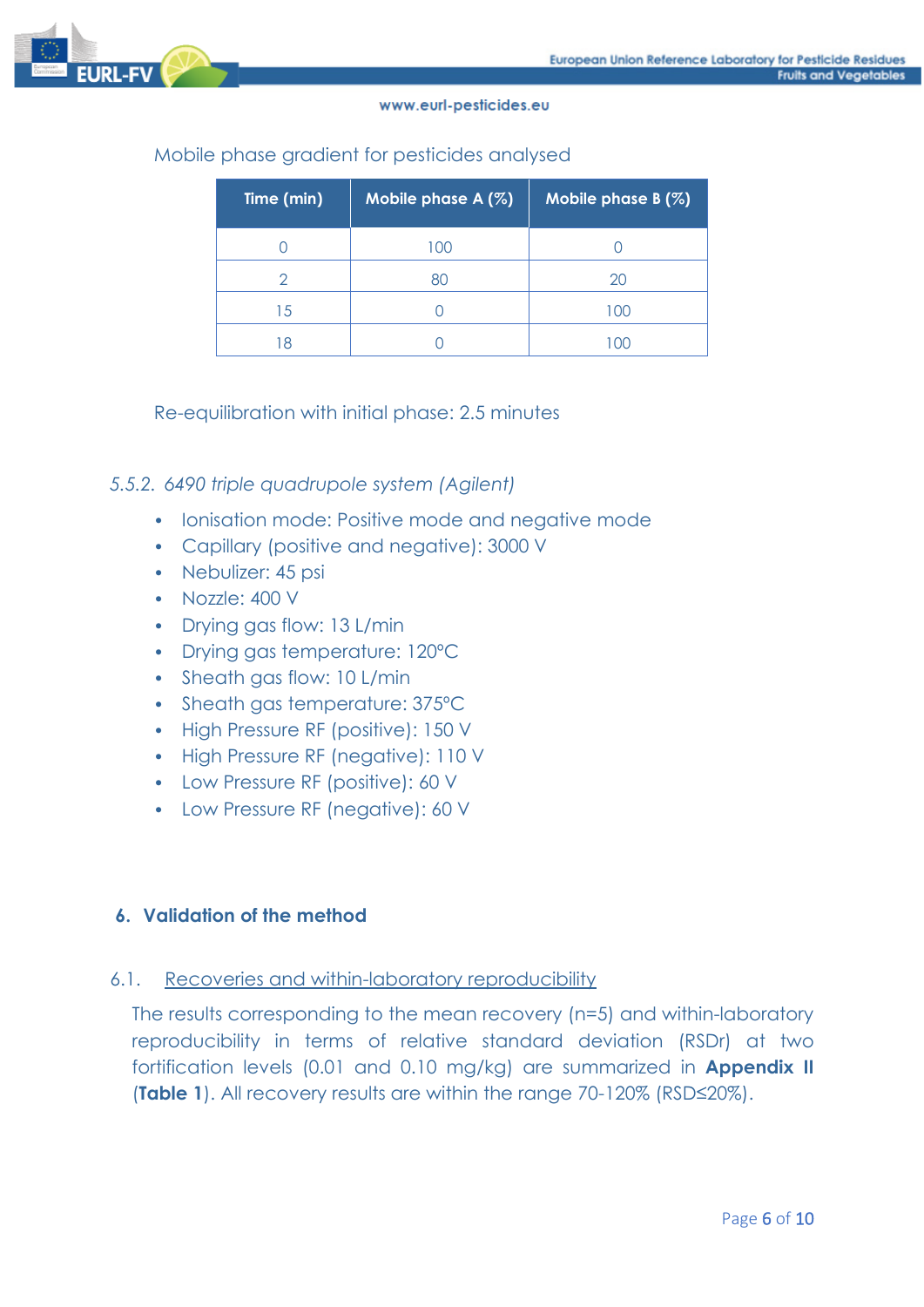

# <span id="page-6-0"></span>6.2. Linearity

Linearity of the LC-MS/MS system was evaluated by assessing the signal responses of the target analytes from matrix-matched calibration solutions prepared by spiking blank extracts at six concentration levels, from 0.005 to 0.500 mg/L. In all cases, coefficient of determination (R2) was higher than 0.99. Linearity ranges for all pesticides are summarized in **Appendix II** (**Table 2**).

# <span id="page-6-1"></span>6.3. Matrix effects

Matrix effects were assessed by comparison of the slopes of six-point matrixmatched calibration curves with the slopes of the calibration curves in solvent (LC). For values (in absolute terms) between 0 and 20 %, matrix effect was considered low; a moderate matrix effect would have values between 20 % and 50 %, and for compounds with a value above 50 %, matrix effect was considered strong. Values of matrix effects are summarized in **Appendix II** (**Table 2**). It´s important to recall that extracts were diluted five times prior to analysis; therefore, matrix-matched calibration curves contained 0.2 g of sample per mL. Only dinotefuran and oxathiapiprolin showed a remarkable matrix effect. Dinotefuran presented a strong signal suppression in orange and moderate in avocado. Oxathiapiprolin presented a strong signal suppression in avocado.

# <span id="page-6-2"></span>**7. References**

- Analytical quality control and method validation procedures for pesticide residues analysis in food and feed. Document Nº SANTE/2019/12682.
- http://www.eurl-pesticides.eu
- Working document on pesticides to be considered for inclusion in the national control programmes to ensure compliance with maximum residue levels of pesticides residues in and on food of plant and animal origin. SANCO/12745/2013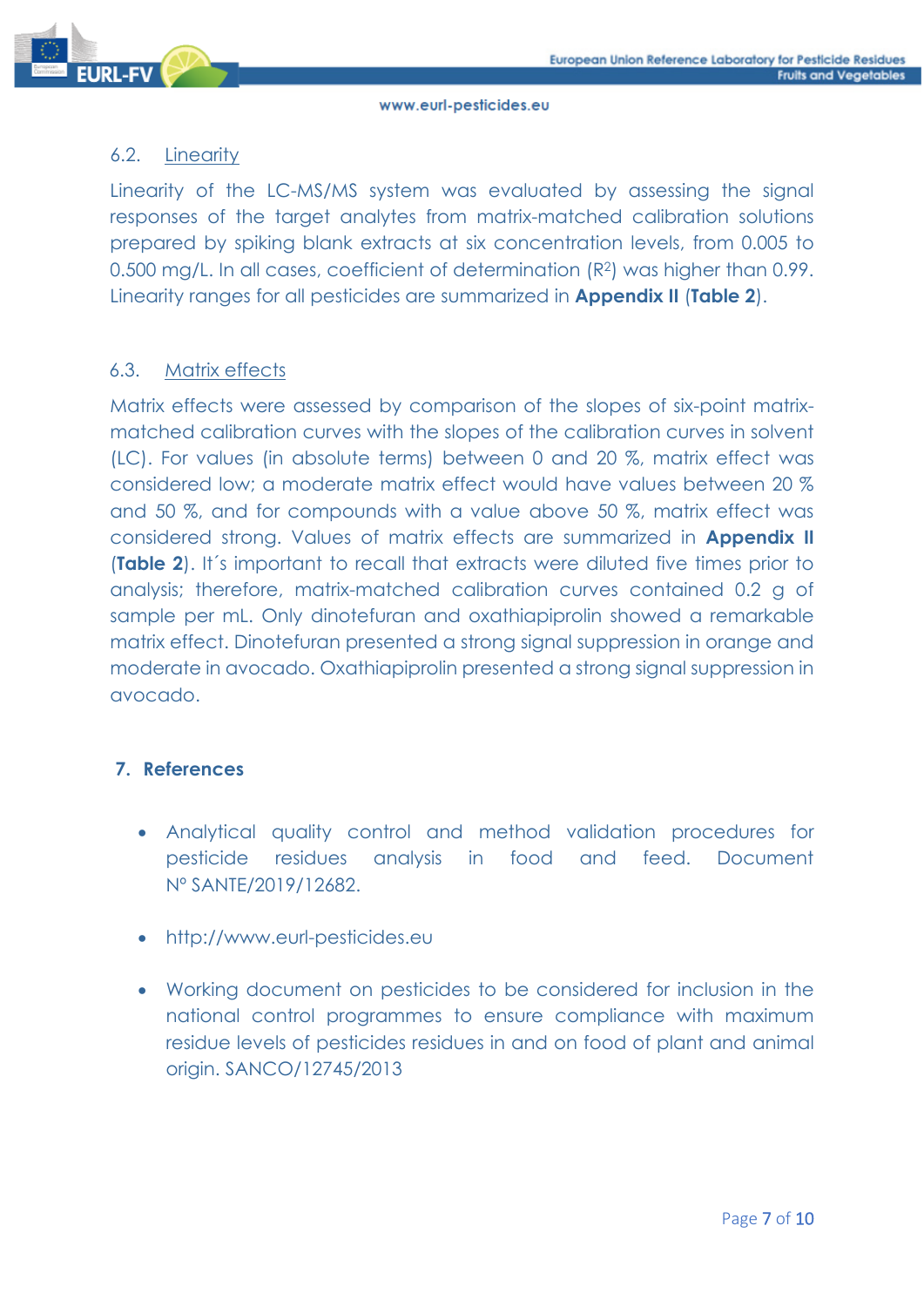

## **APPENDIX I: MASS TRANSITIONS**

Detection and chromatographic parameters for the selected compounds analysed by LC-MS/MS.

|               | No. Name           | $\dagger$ R<br>(min) | Cone<br>voltage<br>(V) | Precursor<br>(m/z) | ion 1<br>(m/z) | Product Product<br>ion 2<br>(m/z) | <b>CE</b><br>(eV) | CF.<br>2<br>eV) | <b>Polarity</b> |
|---------------|--------------------|----------------------|------------------------|--------------------|----------------|-----------------------------------|-------------------|-----------------|-----------------|
|               | Dinotefuran        | 3.28                 | 380                    | 203.1              | 129.1          | 114.1                             | 9                 | 9               | <b>Positive</b> |
| $\mathcal{P}$ | Fenobucarb         | 10.882               | 380                    | 208.2              | 151.9          | 95.1                              | 5                 | 20              | Positive        |
| 3             | Fenpicoxamid       | 13.348               | 380                    | 615.3              | 515            | 238.9                             | 13                | 25              | Positive        |
| 4             | Oxathiapiprolin    | 11.217               | 380                    | 540.2              | 522            | 500                               | 29                | 29              | Positive        |
| 5             | Quinalphos         | 12.122               | 380                    | 299.1              | 270.8          | 242.8                             | 10                | 10              | <b>Positive</b> |
| 6             | <b>Tolfenpyrad</b> | 13.534               | 380                    | 384.1              | 197            | 170.9                             | 25                | 20              | Positive        |
|               | <b>Triallate</b>   | 13.935               | 380                    | 306.01             | 145            | 86                                | 25                | 15              | <b>Positive</b> |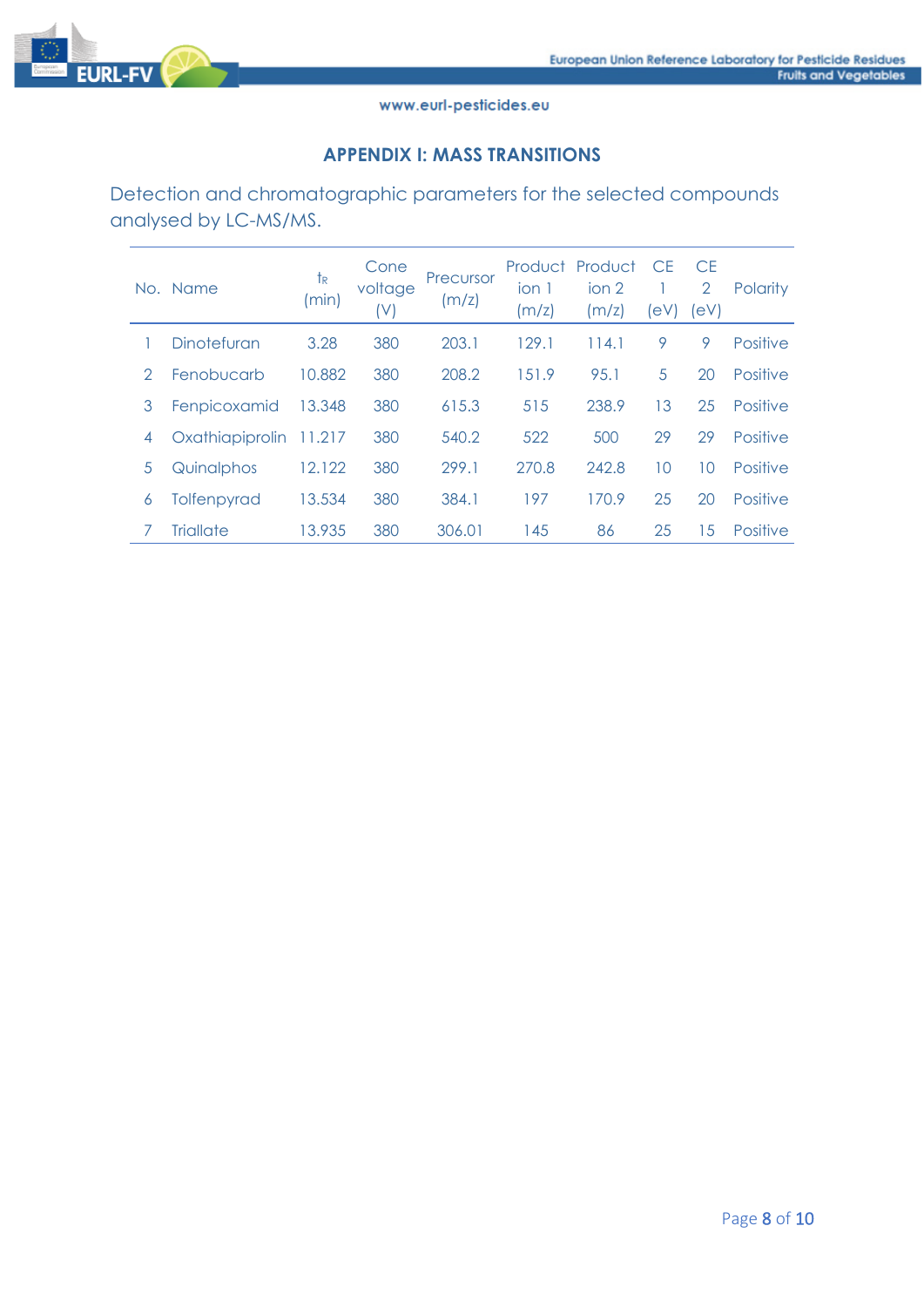

# **APPENDIX II: VALIDATION RESULTS.**

Table 1. Accuracy data (as % recovery) and precision data (as repeatibility RSDr, n=5) at 0.005 and 0.050 mg/ kg for tomato, orange, avocado by using QuEChERS citrate.

|                |                   | Tomato              |                |                   |                | <b>Orange</b>       |                |                         |                | <b>Avocado</b>      |        |                         |                |
|----------------|-------------------|---------------------|----------------|-------------------|----------------|---------------------|----------------|-------------------------|----------------|---------------------|--------|-------------------------|----------------|
| No.            | <b>Compund</b>    | $0.01$ mg/kg        |                | $0.10$ mg/kg      |                | $0.01$ mg/kg        |                | $0.10$ mg/kg            |                | $0.01$ mg/kg        |        | $0.10$ mg/kg            |                |
|                |                   | <b>Recov</b><br>(%) | <b>RSD (%)</b> | Recov (%) RSD (%) |                | <b>Recov</b><br>(%) | RSD(%)         | Recov $(\%)$ RSD $(\%)$ |                | <b>Recov</b><br>(%) | RSD(%) | Recov $(\%)$ RSD $(\%)$ |                |
|                | Dinotefuran       | 100                 |                | 100               | 3              | 70                  | 12             | 97                      | 6              | 105                 | 4      | 105                     | $\overline{2}$ |
| $\overline{2}$ | Fenobucarb        | 102                 | $\overline{2}$ | 97                | $\overline{2}$ | 86                  |                | 99                      |                | 96                  | 11     | 96                      | 10             |
| 3              | Fenpicoxamid      | 117                 | $\circ$        | 101               | 9              | 105                 | 6              | 102                     | 8              | 94                  | 15     | 108                     | 17             |
| 4              | Oxathiapiprolin   | 100                 | 3              | 103               | 6              | 107                 | 3              | 97                      | 3              | 97                  | 12     | 104                     | 8              |
| 5              | <b>Quinalphos</b> | 99                  | $\overline{2}$ | 99                | $\overline{2}$ | 86                  | $\overline{2}$ | 98                      | $\overline{2}$ | 103                 | 11     | 97                      | 9              |
| 6              | Tolfenpyrad       | 102                 | 3              | 100               |                | 90                  | 3              | 106                     | $\overline{2}$ | 101                 | 14     | 98                      | 10             |
|                | <b>Triallate</b>  | 102                 |                | 95                | $\overline{2}$ | 86                  | 9              | 103                     | 5              | 103                 | 13     | 92                      | 15             |